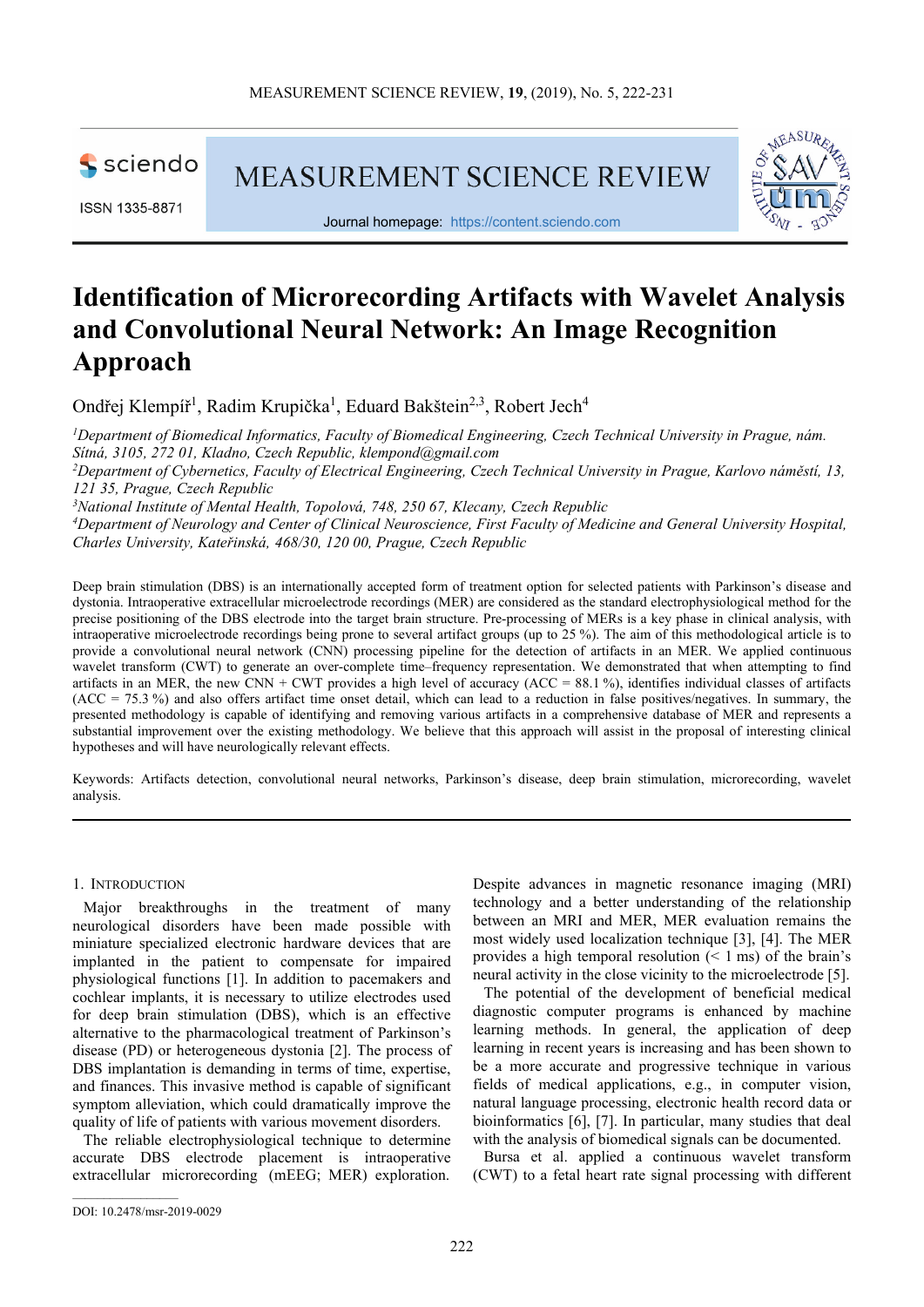levels of time/frequency detail parameters and in two different resolutions. The output 2D structures are fed to a convolutional neural network (CNN) [8]. A CNN is one of the main design representatives of deep learning, which is inspired by the organization of the animal visual cortex. Many challenges for object classification, detection or semantic segmentation have been solved in the field of neuroscience [9]. The findings described in a paper titled CNN to Model Articulation Impairments in Patients with PD, presented new results in speech impairments using deep learning algorithms, the Fourier transform and a CWT deployed on a voiced and unvoiced segment for the classification of PD vs. healthy speakers [10]. Another clinical study demonstrated the feasibility of using deep learning as part of an electromyographic hand gesture signal classification system [11]. Furthermore, Acharya et al. designed and predicted normal, preictal, and seizure EEG signals, based on a 13-layer CNN [12].

Up-to-date research has uncovered findings on the many applications of deep learning in biosignal event detection, specifically in the field of cardiology [13]. For example, Yildirim et al. proposed an algorithm for arrhythmia detection [14]. Researchers found that the AI algorithm successfully predicted distinct diagnostic classes encompassing a normal sinus rhythm, pacemaker rhythm, and other rhythm disorders effectively from an analysis of 10-s ECG signal fragments. In addition to the CNN, a recurrent long-short term memory network is suitable for an ECG classification [15]. However, there have not been any studies to address the potential benefits of MER-DBS processing via deep learning.

Currently, there is a wide variety of powerful deep learning frameworks including, e.g., MATLAB for Deep Learning [16], TensorFlow [17] with Keras [18], PyTorch [19], and Caffe2 [20]. Most of them support interoperability with open source deep learning frameworks using ONNX import and export capabilities.

Intraoperative microelectrode recordings are prone to several artifacts (up to 25 %). Essentially, the three most common classes of artifacts that can be identified [21] are:

• A mechanical movement artifact, manifested by shorttime, high-power signal peaks, usually spread across the whole frequency spectrum.

• Low-frequency interference below the mains frequency (50 Hz), causing visible variation in the signal offset or in the baseline.

• Electromagnetic interference at one or multiple stable frequencies, well localized in a narrow band(s) in the frequency spectrum and stable over time. The frequency of the observed long-term interference often differs from the expected odd harmonics of the mains frequency (50 Hz, 150 Hz, 250 Hz, etc.).

Detection of these artifacts is not straightforward, potential artifacts emerge from several sources and may not be present in all signals. Detection of artifacts is an essential phase of MER processing and can have a significant influence on spike sorting [21], and subsequently the determination of clinically interesting biomarkers. Therefore, prior to spike detection, artifacts should

automatically be removed from the signal in order to prevent spike-dependent statistics (i.e., compound firing rate) and spectral measures from being biased [22]. In clinical practice, sensors containing the artifacts are typically manually curated and artifacts are removed after visual inspection.

Artifact detection in MER signals is an area with few objectively validated methods [21], [23]-[26] acting as change-point detection or detectors of significant changes compared to the clean signal spectrum. Many researchers use their own (semi)automatic methods, ranging from simple amplitude thresholding [27] through statistical testing of the amplitude distribution in short signal windows [28].

A distinction has to be made between the externally induced artifacts (i.e., the scope of this paper) and "background noise" in MER, which commonly refers to the recorded activity of neurons further away from the electrode in single/multiunit activity processing [29].

The main goal of this article is to develop an algorithm capable of detecting individual classes of artifacts, corresponding artifacts onset times and localization of the area in the MER in which artifacts originate. In this paper, we present a novel CNN approach to microelectrode activity artifact detection by means of neural networks in biomeasurement. Fig.1. schematically shows the network architecture and the main task presented in this article.



Fig.1. A deep learning workflow. For example, images are passed to the CNN, which automatically learns features and classifies MER segments. Conceptual illustration adapted with quoting [30].

# 2. SUBJECTS & METHODS

# *Patients*

We evaluated all the proposed methods on a manually annotated database [21] of thousands of ten-second MER signals from 58 PD patients. The majority of them did not contain any contamination (about 75 %). The study was conducted in compliance with the Declaration of Helsinki and was approved by the Ethics Committee of the Department of Neurology, 1st Faculty of Medicine and General University Hospital in Prague. DBS electrodes were bilaterally implanted using standard stereotactic methods and incorporating intraoperative microelectrode recordings. Every participant signed an informed consent before enrolment in the study.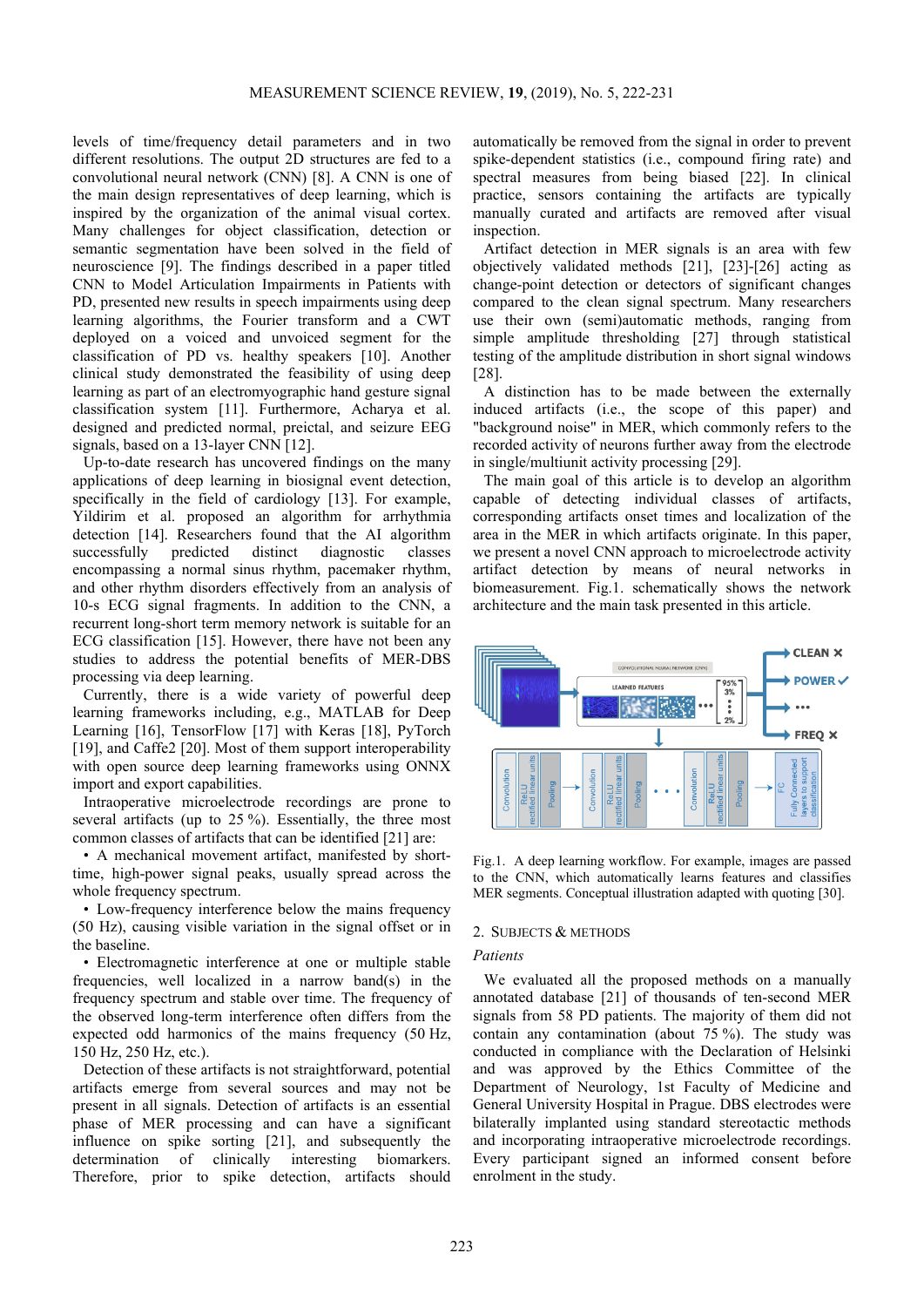The sampling rate was 12 kHz and the signals were recorded with a Medtronic LeadPoint System (Medtronic, Minn., MN, USA). Internally, the signals were upsampled by a factor of 2. Digitized data was retrieved via the Leadpoint Export Utility (Medtronic, Minn., MN, USA). Band-pass filtering was applied (Butterworth 2nd order) in the 0.5–5 kHz band prior to artifact detection. The implantation procedure and domain-specific methodological details can be found in [31]. The preprocessed dataset consisted of approximately 100,000 one-second signal segments.

Our data collection process was administered by a group of trained specialists (manual). Overall, there was quite a bit of noise in the annotations (the raters did not match, there were no exact beginnings and endings of the artifacts). If an artifact emerged within 1 second, considering a fixed segmentation of the signal, the segment was marked as an artifact (+ its putative class) and each segment was ranked from one up to five raters. With more than two judges, the majority opinion was chosen (consensus). This methodology has already been described in [21].

#### *Time-frequency representation*

Feature extraction from the data could help improve the training and testing accuracies of the classifier. We considered a time-frequency representation that extracts information from the 1D MER segment (Fig.2.). Namely, using the continuous wavelet transform. A scalogram is then the absolute value of the CWT coefficients of a signal. Our requirements for the 2D representation were met by the Matlab implementation, which sets the default analytical Morse (3, 60) wavelet, where the symmetry is 3 and the time-bandwidth product is 60 [32]. The Morlet wavelet analysis has already shown appropriate properties for intracranial EEG [33], [34]. Each color JPEG image was saved to the size of 227-by-227-by-3 pixels.



Fig.2. A one-second filtered signal segment and its corresponding 2D representation with an obvious short-living power artifact. Artifact activity is often accompanied by an increase of signal energy in particular frequency bands.

#### *CNN architecture and settings*

We employed deep transfer learning with a convolutional neural network based on AlexNet [35]. AlexNet is a CNN that is trained on more than a million images from the ImageNet database [36]. We reused the network architecture of the CNN to classify microelectrode signal segments based on images from the CWT of the time series data. Currently, the best performing neural networks were originally designed to classify images into 1000 categories. This creates major advantages for medical imaging. We were able to train the networks on smaller datasets because we were able to use pretrained models. Then, only a small weight update was needed for our specific task.

Training a deep CNN from scratch is computationally expensive and requires a large amount of training data. In various applications, a sufficient amount of training data is not available, and synthesizing new realistic training examples is not feasible. In these cases, leveraging existing neural networks that have been trained on large data sets for conceptually similar tasks is desirable. This leveraging of existing neural networks is called transfer learning. The assumption that you can train an initial model on large relevant data and transfer the hidden layers of that model to a new one, which will be developed with less focused data, is valid as we suppose that low level features are the same for all types of images. Thus, the CNN design consisted of the following steps:

• Create (taken from AlexNet) and add a new twenty-third layer including weight initialization and activation.

• Compile models including loss function (1), optimization method (2), and metrics (3), (4).

• Fit models to include learning rate, epochs, and batch size.

Essentially, the widely used optimization stochastic gradient descent algorithm might oscillate along the path of steepest descent towards the optimum. Adding a momentum term to the parameter update is a way to reduce this oscillation [37]. The stochastic gradient descent with a momentum update algorithm is employed to optimize the loss function (1):

$$
\theta_{l+1} = \theta_l - \alpha \nabla L(\theta_l) + \gamma (\theta_l - \theta_{l-1}) \tag{1}
$$

where *l* stands for the iteration number,  $\alpha > 0$  is the learning rate,  $\theta$  is the parameter vector,  $L(\theta_l)$  is the loss function, and  $\gamma$  determines the contribution of the previous gradient step to the current iteration.

The optimization algorithm finds weights and bias values that minimize the loss function (2):

$$
L = -\sum_{j=1}^{C} y_j \log p_j \tag{2}
$$

where C is the number of target classes,  $y_j$  indicates that example *i* has label  $c$ , and  $p_j$  indicates predicted probability of class  $c$  for image  $x$ . We used the supervised method, thus we had to divide the dataset into a training, validation, and test subset, where the validation set was also used for overfitting evaluation.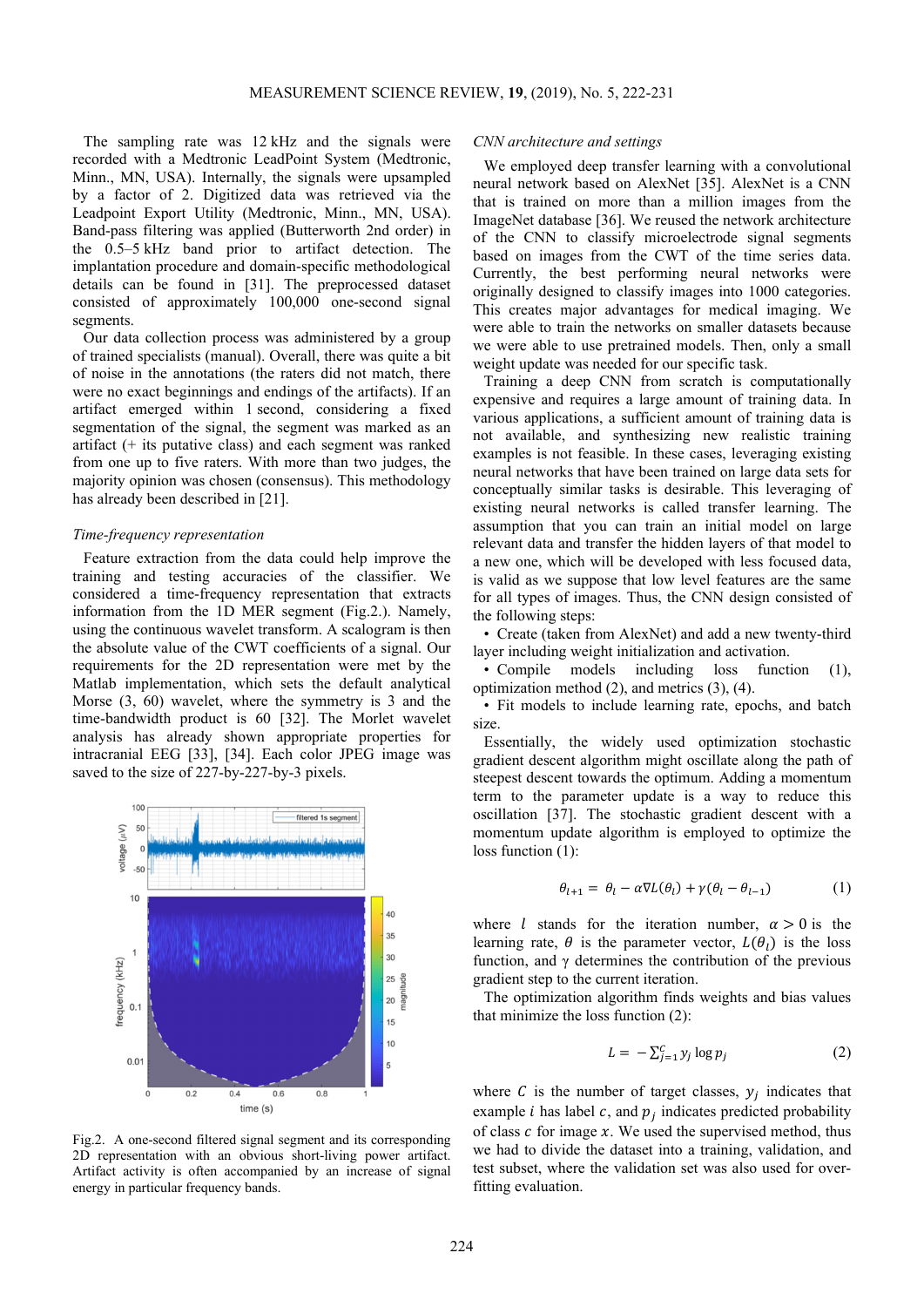Networks were implemented in Deep Learning Toolbox environment of the Matlab 2018b. We accelerated the training processes by setting the option to run on the GPU (NVIDIA GeForce GTX 1060 6GB).

# *Baseline*

For CNN performance benchmarking, we annotated an available in-house database with two state-of-the-art methods proposed by Bakstein et al., including default thresholds and settings [21]. Two methods, COV (autocorrelation-based approach) and MaxDiffPSD (maximum spectral difference method), were specifically reimplemented and optimized for the automatic detection of artifacts in microelectrode recordings [21], [26].

COV is a stationary segmentation method based on the variance of the signal autocorrelation function. The signal was first divided into short fixed-length segments. Subsequently, the variance ratio of the statistics of neighboring signal segments was computed. The method computes the distance matrix between all possible segment pairs and searches for the largest available component, connected by a sub-threshold path. Assuming higher stationarity in the clean signal segments, rather than in the artifact segments, the largest component is then marked as a clean signal, while the remaining signal sections are marked as artifacts. In terms of implementation, the COV classification was calculated for the entire ten-second signal and then divided into one-second segments.

MaxDiffPSD is a simpler detection method, based on the power spectral density of MER signals. The basic assumption is that the power spectral density (PSD) of a clean band-pass filtered MER signal is smooth, unlike most signals with artifacts, which commonly contain high peaks and other disturbances. In terms of implementation, MaxDiffPSD works natively with a single one-second window without the context of the entire signal.

## *Evaluation metrics and statistical methods*

The performance of the detector was determined by a parameter that is based on the comparison of the judgment of an expert (manual) and the artifact detection results. Although expert assessment is considered as a reference gold standard, infallibility in artifact labeling cannot be expected and evaluations are strongly subjective and influenced by many factors, e.g., due to the general description of multi-trajectories of recordings, difficult differentiation of clean and neural activity with artifacts, subjective criteria of the evaluator and many more. One would expect the possibility of an expert ignoring clear artifacts or even labelling an activity that does not fully meet the criteria for the artifact. Therefore, consistent results cannot be expected, but the detectors performance should approximate the reference and also bring novelty value [38], [39].

Receiver operating characteristic (ROC) curve analysis was performed to assess diagnostic accuracy. We incorporated the R statistical software environment and pROC package [40], that is a set of tools to visualize, smooth and compare receiver operating characteristic (ROC curves). Areas under the curve (AUC) can be compared between individual machine learning models with statistical tests based on U-statistics (DeLong's test for two correlated ROC curves) or bootstrap. Statistical tests of the hypotheses were considered significant at  $\alpha = 0.05$ .

The overall accuracy of the binary models was determined from the confusion matrix using the following formula (3):

accuracy = 
$$
\frac{\text{TP+FN}}{(\text{TP+FP+TN+FN})}
$$
 (3)

This formula represents the ratio of correctly classified segments to all the segments in the dataset (TP: True Positive, FN: False Negative, TN: True Negative, FP: False Positive).

In extending a binary metric to a multiclass problem, the data was treated as a collection of binary problems, one for each class. There are several ways to average binary metric calculations across the set of classes, each of which may be useful in some scenarios [41]. We simply calculated the macro mean of the binary metrics, giving equal weight to each class.

The proportion of correct predictions may not be useful when the two classes are of very different sizes. In addition to the accuracy and AUC-ROC, and due to the fact that the previous methods were optimized on real imbalanced data [21] we employed the Matthews Correlation Coefficient (MCC) metrics. MCC serves as a description of the optimal classifier for imbalanced data. The MCC returns value in the interval  $[-1, 1]$ , with 1 showing a complete agreement,  $-1$ with a complete disagreement, and 0 showing that the prediction was uncorrelated with the ground truth [42]. MCC scores (4) were calculated via the R mccr package [43]:

$$
MCC = \frac{TP \times TN - FP \times FN}{\sqrt{(TP + FP)(TP + FN)(TN + FP)(TN + FN)}}
$$
(4)

We have also further assessed the Precision-Recall (PR) curves. PR is a useful way to measure the success of the prediction when the classes are very imbalanced. These quantities are related to the F1 score, which is defined as the harmonic mean of precision and recall [41].

#### *CNN MER validation methodology*

In this study, we implemented two CNNs with the corresponding learning split-validation strategies:

• *The imbalanced case for comparison among different algorithms*. This model assumes that we classified only 2 distinct categories (clean  $-0$  vs. contaminated segment  $-1$ ). 5340 images were used for the training and 4930 for neural network testing, therefore 3560 images were reserved for validation and hyperparameter settings.

• *The multiclass balanced case for detection of different artifacts classes* (a finite set of species such as "power", "freq" and "baseline"). We had to redefine the last AlexNet CNN layer for 3 output classes. 567 images were used for training and 227 for neural network testing, therefore 340 images were reserved for validation and hyperparameter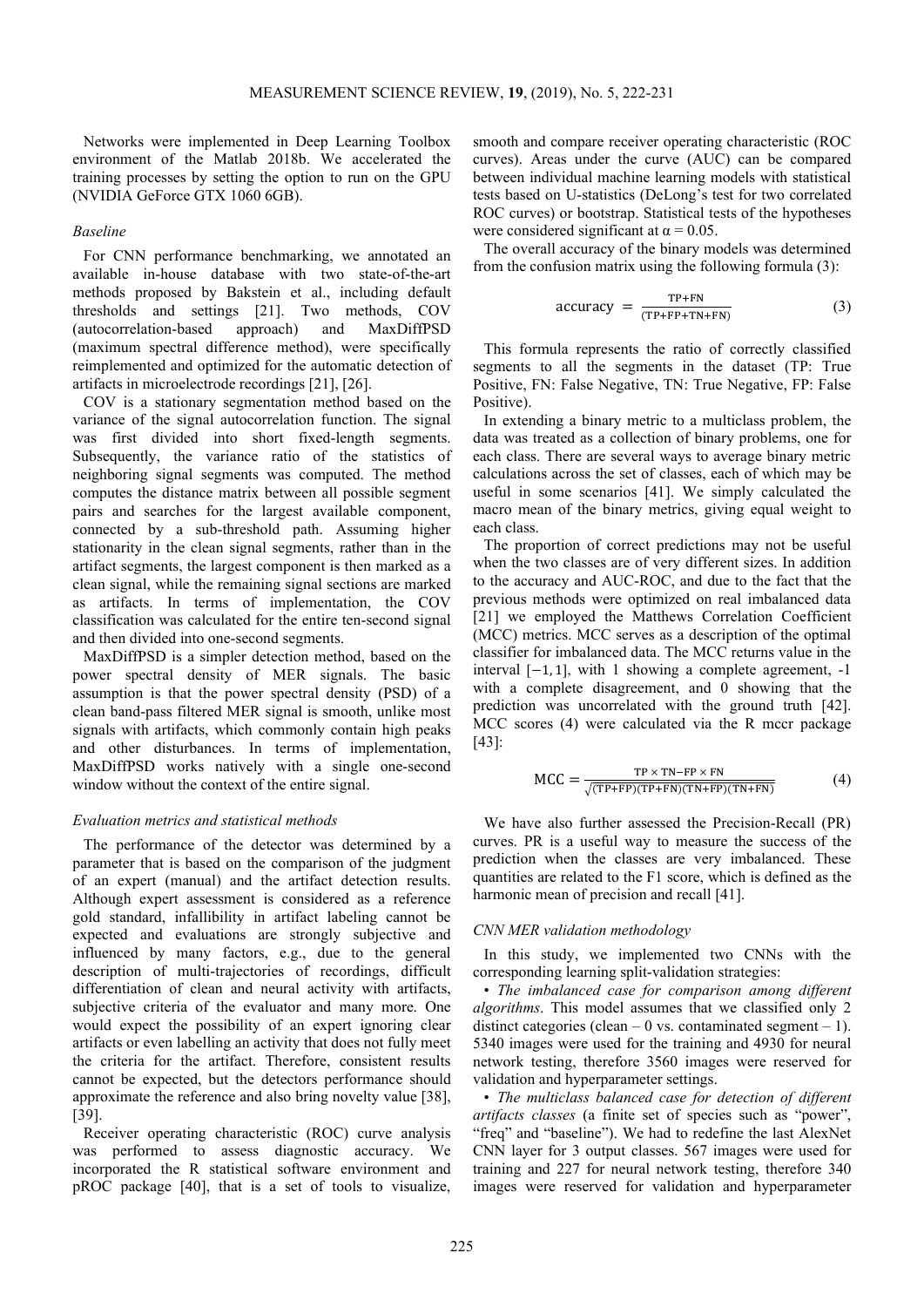settings. 378 images were available for each class representative.

In both cases, the hyperparameters finally used for offering the best results were set to 0.001 for learning rate, 0.9 for momentum, 50 training epochs and batch size of 50 samples. To finally determine what the actual classes are, the AlexNet layer has the categories of classification. Softlabels were converted for each input as the maximum probability value.

Because of computer memory limitations, we used a subsampling of our in-house database using random selection (uniformly distributed to avoid a bias) and we covered representatives across the database for all the specific requirements for two split-validation strategies. The training phases ended after a significant decrease in validation accuracy.

# 3. RESULTS

In order to illustrate the performance of the deep learning framework on MER data, a series of experiments were carried out.

## *CNN is successful in detecting artifacts*

First, we tested imbalanced benchmarking—optimized for real MERs with many clean segments. By running some benchmarking on existing models with binary predictions to see how feasible our CNN approach is  $(AUC\text{-}ROC = 0.75)$ ;  $MCC = 0.59$ ; F1 = 0.64), we obtained a substantial performance increase (DeLong's test for two correlated ROC curves) against the results of the COV (AUC-ROC = 0.58; MCC = 0.2; F1 = 0.31) method ( $p < 0.001$ ) and then we revealed a statistically significant improvement in comparison with MaxDiffPSD (AUC-ROC =  $0.73$ ; MCC = 0.54; F1 = 0.60;  $p = 0.0497$ ). In all the benchmarks, CNN reported performances that were comparable and even superior to other state-of-the-art methods. The MCC metrics reflect a strong positive relationship with ground truth (+.40 to  $\pm$ .69) and a weak positive relationship ( $\pm$ .20 to  $\pm$ .29), respectively.



Fig.3. Preview of the learning process. Plot of model accuracy on training and validation dataset. From the plots of accuracy and loss it is evident that the model has a comparable performance on both training and validation datasets. The final total learning time of the network was very fast (in minutes). Herein it was manually stopped.

Fig.3. shows an example of the evolution of the accuracy achieved during the training phase of the AlexNet network using the validation images of our dataset.

The results from the testing datasets are shown as a confusion matrix for all the artifact detectors (Fig.4.). The CNN based approach was shown to have an accuracy of 88.1 %.



Fig.4. Confusion matrices for imbalanced cases show the distribution of the test segments into false/true positives/negatives. A summary of the statistics is given in the last rows/columns. A: CNN. The neural network can identify candidates for artifacts which could have been missed (red box). B: COV. C: MaxDiffPSD.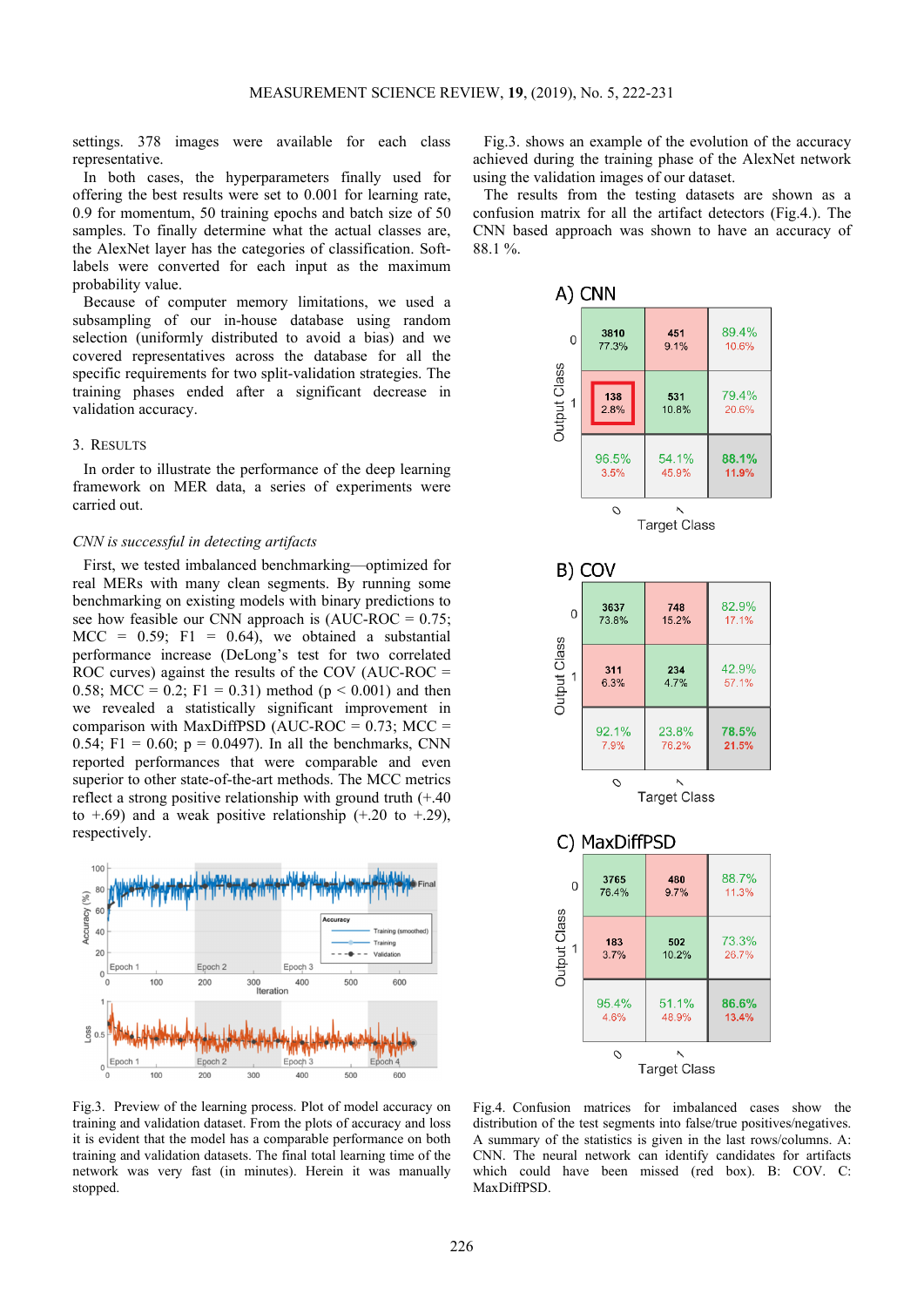Figures of ROC and PR curves and their areas including probabilistic CNN soft-labels are presented in Fig.5. and Fig.6.



Fig.5. ROC curves for individual models to evaluate output quality. Binary inputs give one point on the ROC curve while the probabilistic CNN returns a smooth curve where an optimal point could be found.



Fig.6. Precision-Recall curves. Unlike the ROC curve, PR curves are very sensitive to imbalance. A classifier optimized for good AUC-ROC on an unbalanced data is likely to obtain poor PR results.

Although a high computational cost is typical for deep learning architectures during training, the evaluation phase is very quick and efficient. Processing of 1-s MER segment took on average 0.885 (std. 0.039) seconds for the CWT computation and 0.005 (std. 0.0004) seconds for the CNN evaluation on a standard i5 2.8 GHz PC with 8 GB RAM (Table 1.).

Table 1. Descriptive statistics that summarize the speed of computation in seconds (4930 images).

| <b>Statistic</b>   | <b>CWT</b> | <b>CNN</b> | <b>CWT+CNN</b> |
|--------------------|------------|------------|----------------|
| mean               | 0.8850     | 0.0048     | 0.8897         |
| standard deviation | 0.0385     | 0.0004     | 0.0385         |
| mın                | 0.7978     | 0.0045     | 0.8025         |
| 50% percentile     | 0.8863     | 0.0047     | 0.8910         |
| max                | 2.3352     | 0.0126     | 2.3399         |

## *CNN can distinguish among classes of artifacts*

As a second result, we determined balanced-data multiclass CNN results with a prediction accuracy of 75.3 %, which is a noticeably good level and clearly reveals the effectiveness of the proposed method as presented in Fig.7. It was observed that both power and baseline groups had comparable accuracy values. The biggest difference was given for the frequency label. Frequency and baseline artifacts were incorrectly labelled as a power contamination several times. By accessing "soft-labels", the user can adjust the sensitivity for each type of artifact, so that there is a higher sensitivity for the types that are more troublesome.



Fig.7. Multiclass classification using a CNN detector on the testing set.

#### *Detailed focus on artifacts*

Each layer of a CNN produces a response, or activation, to an input image. However, there are only a few layers within the CNN that are suitable for image feature extraction. The layers at the beginning of the network capture basic image features, such as edges and blobs. We examined the activations and discovered which features AlexNet learned by comparing areas of activation with the original image. Our method detected artifacts and focused on the most activated areas (Fig.8.).

Table 2. Example measurements for the set of properties for each recognized artifact object in the binary image.

| Feature         | Value (mostly pixel-based) |  |
|-----------------|----------------------------|--|
| Centroid        | [71.9483.45]               |  |
| BoundingBox     | [43.50 16.50 64 115]       |  |
| MajorAxisLength | 115.59                     |  |
| MinorAxisLength | 57.14                      |  |
| Area            | 4622                       |  |
| Eccentricity    | 0.87                       |  |
| Orientation     | $-85.03$                   |  |
| ConvexArea      | 5055                       |  |
| Perimeter       | 285.60                     |  |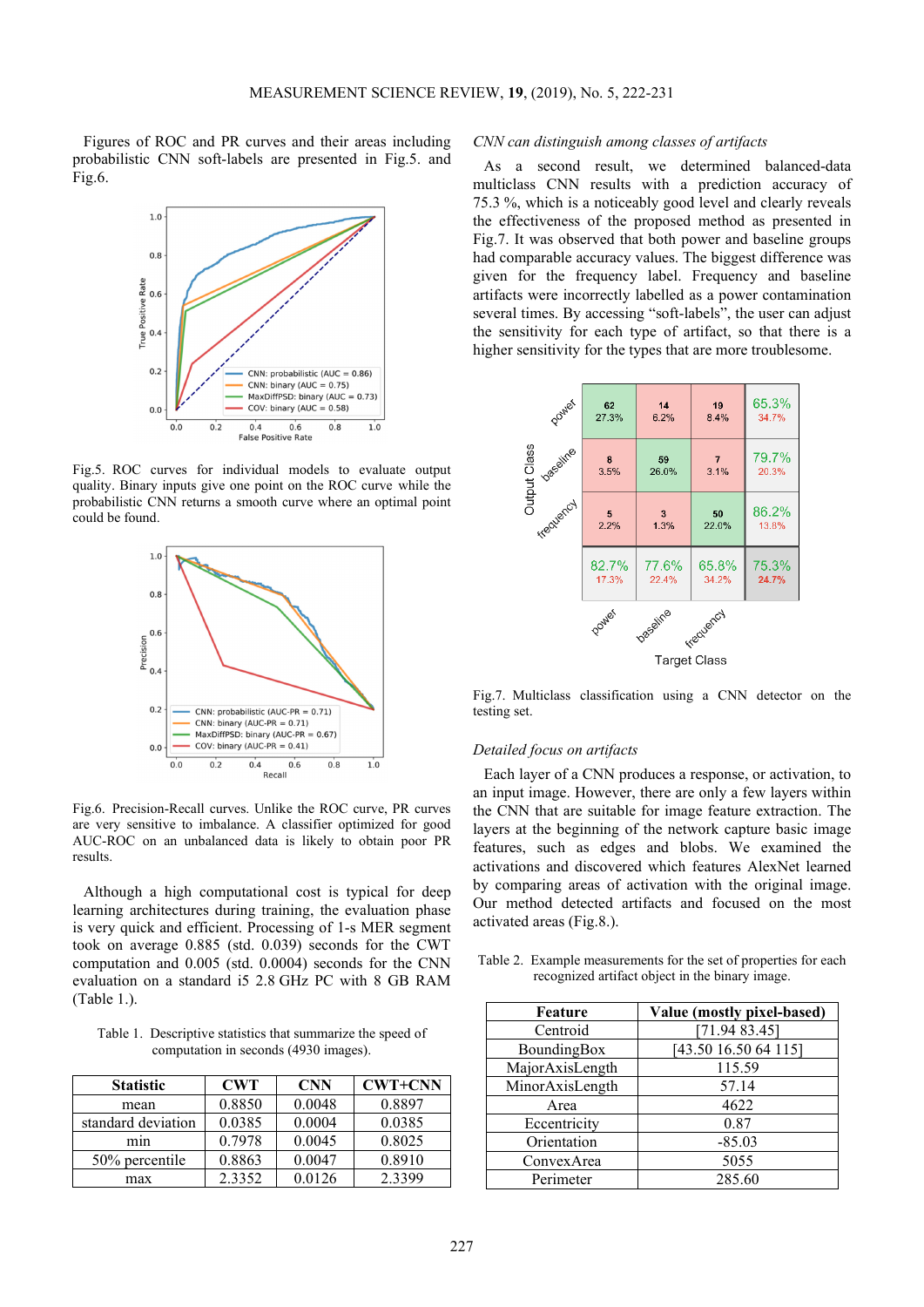A) POWER



Fig.8. Our methodology was able to find the strongest channel for a particular MER segment and mark the exact artifact onset time. Herein, we compared the strongest channel with the original image. Information retrieval was performed on the strongest channel in the 5th Convolutional Layer. Using the automatic Otsu's global threshold segmentation, image parameters are extracted (red box) from the artifact (Table 2.).

## 4. DISCUSSION

This paper applies deep learning strategy to classifying artifacts in Parkinson's disease microelectrode recordings. This method could be of potential interest not only for invasive recordings but also for noninvasive ones (e.g., electroencephalography). The data was first preprocessed via wavelet transformation and then analyzed using convolutional neural network.

Evaluation criteria showed that the proposed algorithms obtained the following knowledge:

1) CNN results are at least comparable to the previous simple methods (Fig.4., Fig.5., and Fig.6.).

2) Individual classes of artifacts are recognizable (Fig.7.).

3) Our method implemented the active layer highlighting as feedback so that an expert can make better decision (Fig.8.).

Our novel approach is benchmarked on a gold-standard dataset and is supported by experimental validation. The performance of the CNN algorithm was compared with existing methods (MaxDiffPSD, COV) and relevant statistics are given (e.g., AUC-ROC, AUC-PR, accuracy, MCC). The results indicated that all metrics were highest for CNN. Indeed, the simplest method MaxDiffPSD achieved almost the same performance as the deep learning (CNN) method. But, in addition to the ability to successfully classify, our network can also decide which class of artifact is present (multiclass problem). This is a respectable result if one considers that the task was quite complex. In this regard, only artifact classes of interest can be selected/classified, which is a real new feature and advantage over the state-of-the art methods and the article [21].

Subsequently, we confirmed our hypothesis of its capacity to report the most activated layer and to localize the area of the MER in which artifacts originate. The authors of the AlexNet stated in their original paper that their model is capable of identifying the region of interest on the image [44]. Therefore, we have adapted this proven model for our problem. Our approach uniquely allows for targeting the time location of the artifact in a one-second segment, which has not been previously designed and implemented. To accurately evaluate the onset/offset of each identified artifact, we do not have labeled data for objective validation, nor a means to aggregate the 2D binary matrix into one dimension. So, this feature cannot be compared with identification based on state-of-the-art methods (e.g., MaxDiffPSD). Moreover, this is even beyond the capacity of state-of-the-art methods.

The one type of existing state-of-the-art methods for artifact detection in single-channel MER that has been rigorously tested is unsupervised change-point detection [23]-[25]. The authors presented the extremely high detection accuracies of change-point detection, which were almost 100 % on simulated data. We show that real-world validation performance may not be as robust when the problem is evaluated as supervised (COV accuracy = 78.5 %). Among others, the COV method typically labels a segment as an artifact when an artifact was not present (a common case for a large sudden spike). Such problems can be overcome by a CNN.

Offline analysis is of no use to neurosurgeons. A quick (within 0.5-1.0 second) result of the calculation is desirable during the MER recording in the surgery room. Our solution meets these requirements with processing speeds below 0.9 seconds (Table 1.). A time analysis was performed on all test data (4930 images) and classification by the saved model for the new image was very fast. As shown, it takes nearly 1 second to calculate the CWT and resize the image. The proposed techniques could be implemented during surgery for near real-time applications of detecting artifact classes or potential biomarkers.  $CWT + CNN$  seems to be an effective way to extract hidden information from a MER in DBS.

Research in the field of DBS-MER processing has historically been limited due to low volumes of annotated data. Despite this fact, we have a large and comprehensive dataset, gathered from electrodes implanted in the brain, offering a lot of randomly selected trajectories of ten-second long brain activity recordings. In the presented problem, we have thousands of training samples and there were no obvious effects of overfitting. This method appears to be transferable to other datasets and we plan to apply it in dystonia [31].

This paper presents several evident advances but also contains limitations. We have evaluated several combinations of the hyperparameters of the CNN to be tuned, but we have not systematically performed the hyperparameter optimization. In this regard, we have only retrained AlexNet for 2 resp. 3 output classes in the last layer. This has allowed for a small subset of weights to be changed, while the majority of the initially optimized core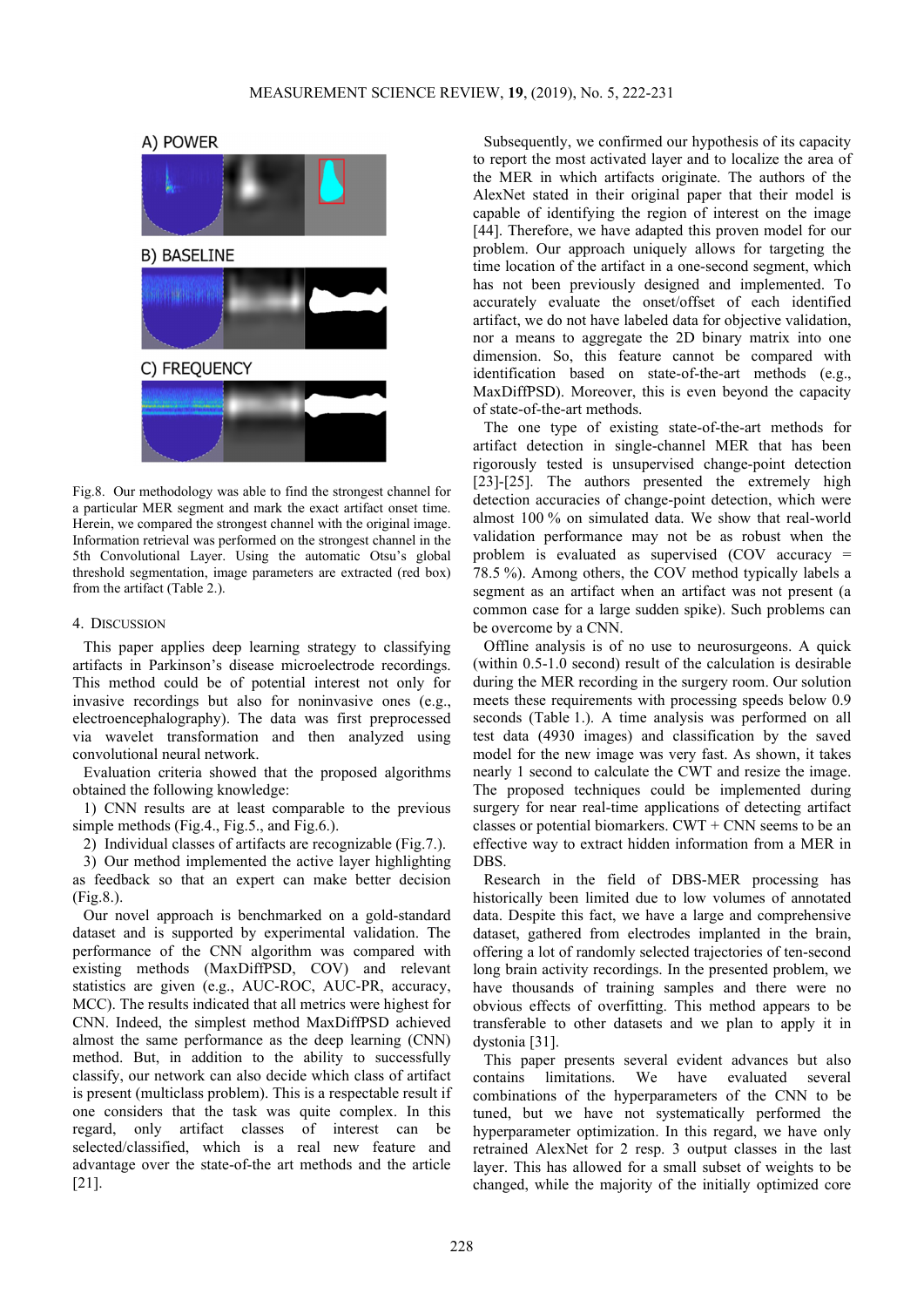AlexNet weights were retained, so we leveraged the AlexNet optimization process. We would rather refer to how the hyperparameters were systematically optimized in the original architecture [44]. Nevertheless, a deeper analysis of the hyperparameters can lead to even better results [45]. It is apparent that the loss functions decreased during training and we captured the artifact patterns successfully.

AlexNet is already dated architecture. For further research, we would consider novel deep learning architectures such as Inception [46], residual networks [47], or dense-net [48] to improve the results. It has been shown that other architecture and resizing of the input image may have a significant effect on the accuracy of the classification and the current satisfactory accuracy could increase by more than 10 % [49].

In the future, we offer a semi-supervised principle, namely submitting vague images for re-evaluation by the rater. We identified the active learning approach as a viable route for further research [50].

# 5. CONCLUSION

Currently, there is a variety of software methods that can enable detection of DBS biomarkers. Such software will enable spike sorting, spike clustering, and network synchronization analysis. Therefore, the concept of microrecording seems very attractive and promising in the tailoring of individual patient therapy. This article illustrates an innovative approach to microelectrode recordings processing. The main result is the implementation of an artifact detector based on the convolutional neural network. To our knowledge, deep learning in the field of DBS has not been studied yet. This automatic approach can lead to improved DBS diagnostic procedures and can improve DBS effectiveness. The results suggest that the presented methodology is promising for DBS signal processing evaluation and is able to capture more hidden patterns in MER data, specifically not only artifacts, but also, for example, some other characteristic features (neuronal firing or even identifying potential candidates for biomarkers). It can be applied to any movement disorders in deep brain stimulation procedure implantation. Models, source codes and anonymized mock data are available upon request.

# ACKNOWLEDGMENT

This study was supported by the Grant no. SGS19/090/OHK4/1T/17, Grant Agency of the Czech Technical University in Prague. The work of EB and RJ has been supported by the Ministry of Health of the Czech Republic under the grant NV19-04-00233.

# **REFERENCES**

- [1] Bouton, C. (2017). Cracking the neural code, treating paralysis and the future of bioelectronic medicine. *Journal of Internal Medicine*, 282 (1), 37-45.
- [2] Wichmann, T., DeLong, M.R. (2016). Deep brain stimulation for movement disorders of basal ganglia origin: Restoring function or functionality? *Neurotherapeutics*, 13 (2), 264-283.
- [3] Kocabicak, E., Alptekin, O., Ackermans, L., Kubben, P., Kuijf, M., Kurt, E., et al. (2015). Is there still need for microelectrode recording now the subthalamic nucleus can be well visualized with high field and ultrahigh MR imaging? *Frontiers in Integrative Neuroscience*, 9, 46.
- [4] Abosch, A., Timmermann, L., Bartley, S., Rietkerk, H. G., Whiting, D., Connolly, P.J., et al. (2013). An international survey of deep brain stimulation procedural steps. *Stereotactic and Functional Neurosurgery*, 91 (1), 1-11.
- [5] Bour, L.J., Contarino, M.F., Foncke, E.M.J., de Bie, R.M.A., van den Munckhof, P., Speelman, J.D., Schuurman, P.R. (2010). Long-term experience with intraoperative microrecording during DBS neurosurgery in STN and GPi. *Acta Neurochirurgica*, 152 (12), 2069–2077.
- [6] Esteva, A., Robicquet, A., Ramsundar, B., Kuleshov, V., DePristo, M., Chou, K., et al. (2019). A guide to deep learning in healthcare. *Nature Medicine*, 25 (1), 24–29.
- [7] Al-Ajlan, A., El Allali, A. (2018). CNN-MGP: Convolutional neural networks for metagenomics gene prediction. *Interdisciplinary Sciences: Computational Life Sciences*, doi.org/10.1007/s12539-018-0313-4.
- [8] Bursa, M., Lhotska, L. (2017). The use of convolutional neural networks in biomedical data processing. In *Information Technology in Bio- and Medical Informatics*. Springer, 100-119.
- [9] Kietzmann, T.C., McClure, P., Kriegeskorte, N. (2018). Deep neural networks in computational neuroscience. *bioRxiv*, doi.org/10.1101/133504.
- [10] Vásquez-Correa, J.C., Orozco-Arroyave, J.R., Nöth, E. (2017). Convolutional neural network to model articulation impairments in patients with Parkinson's disease. In *Interspeech 2017.* ISCA, 314-318, DOI: 10.21437/Interspeech.2017-1078.
- [11] Cote-Allard, U., Fall, C.L., Drouin, A., Campeau-Lecours, A., Gosselin, C., Glette, K., et al. (2019). Deep learning for electromyographic hand gesture signal classification using transfer learning. *IEEE Transactions on Neural Systems and Rehabilitation Engineering*, 27 (4), 760-771.
- [12] Acharya, U.R., Oh, S.L., Hagiwara, Y., Tan, J.H., Adeli, H. (2018). Deep convolutional neural network for the automated detection and diagnosis of seizure using EEG signals. *Computers in Biology and Medicine*, 100, 270-278.
- [13] Al Rahhal, M.M., Bazi, Y., Al Zuair, M., Othman, E., BenJdira, B. (2018). Convolutional neural networks for electrocardiogram classification*. Journal of Medical and Biological Engineering*, 38 (6), 1014– 1025.
- [14] Yıldırım, Ö., Pławiak, P., Tan, R.-S., Acharya, U.R. (2018). Arrhythmia detection using deep convolutional neural network with long duration ECG signals. *Computers in Biology and Medicine*, 102, 411–420.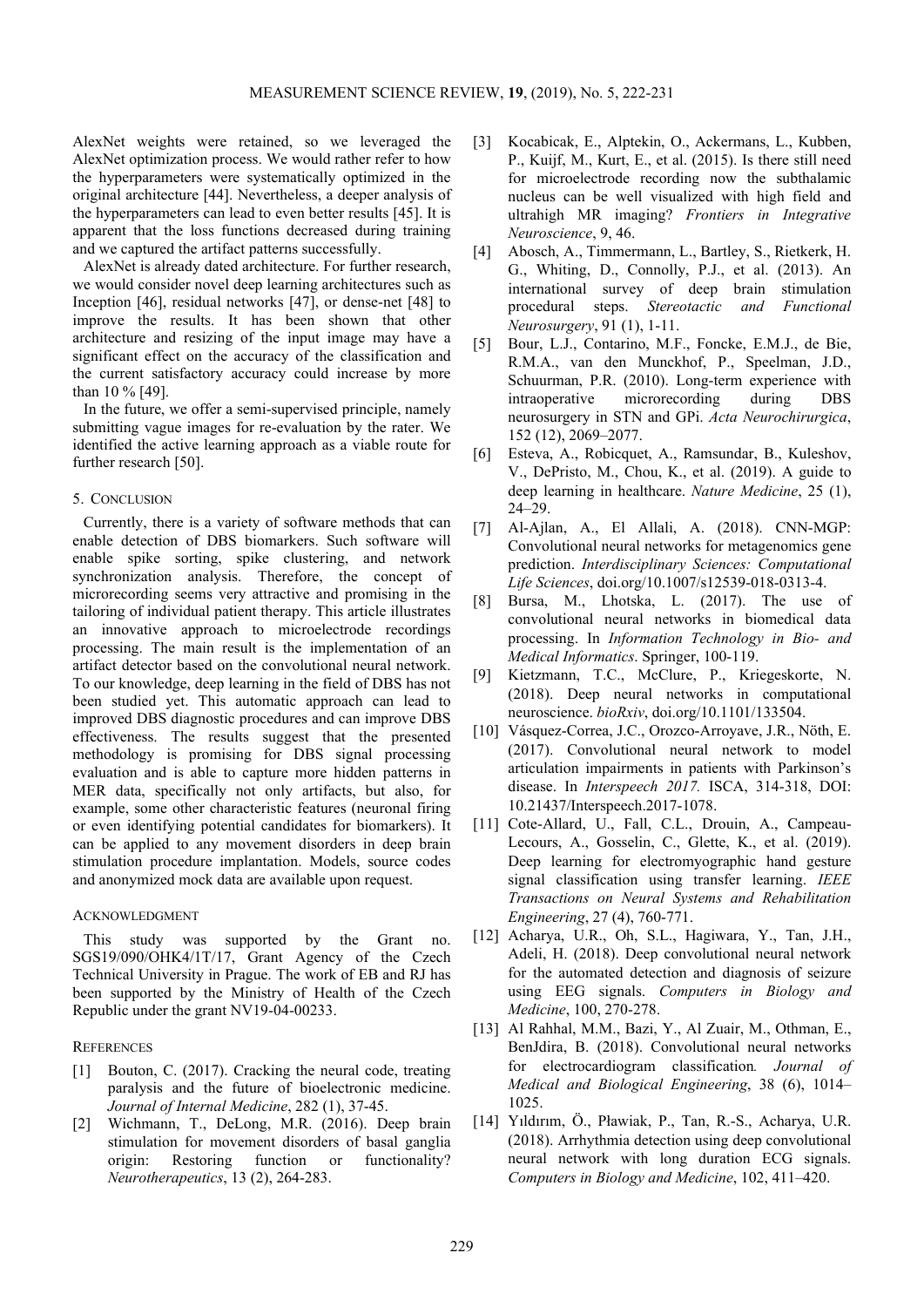- [15] Yildirim, Ö. (2018). A novel wavelet sequence based on deep bidirectional LSTM network model for ECG signal classification. *Computers in Biology and Medicine*, 96, 189–202.
- [16] The MathWorks, Inc. *Deep Learning Toolbox: Create, analyze, and train deep learning networks*. www.mathworks.com/products/deep-learning.html.
- [17] *TensorFlow: An end-to-end open source machine learning platform*. https://www.tensorflow.org/.
- [18] *Keras Documentation: The Python deep learning library*. https://keras.io/.
- [19] *PyTorch: An open source machine learning framework that accelerates the path from research prototyping to production deployment*. https://www.pytorch.org.
- [20] *Caffe2: A new lightweight, modular, and scalable deep learning framework*. http://caffe2.ai/.
- [21] Bakštein, E., Sieger, T., Wild, J., Novák, D., Schneider, J., Vostatek, P., et al. (2017). Methods for automatic detection of artifacts in microelectrode recordings. *Journal of Neuroscience Methods*, 290, 39–51.
- [22] Cagnan, H., Dolan, K., He, X., Contarino, M.F., Schuurman, R., van den Munckhof, P., et al. (2011). Automatic subthalamic nucleus detection from microelectrode recordings based on noise level and neuronal activity. *Journal of Neural Engineering*, 8 (4), 046006.
- [23] Falkenberg, J.H., McNames, J., Aboy, M., Burchiel, K.J. (2003). Segmentation of extracellular microelectrode recordings with equal power. In *Proceedings of the 25th Annual International Conference of the IEEE Engineering in Medicine and Biology Society.* IEEE, 2475-2478.
- [24] Aboy, M., Falkenberg, J.H. (2006). An automatic algorithm for stationary segmentation of extracellular microelectrode recordings. *Medical & Biological Engineering & Computing*, 44 (6), 511-515.
- [25] Guarnizo, C., Orozco, A., Castellanos, G. (2008). Microelectrode signals segmentation using stationary wavelet transform. In *2008 International Conference on BioMedical Engineering and Informatics.* IEEE, 450-454.
- [26] Bakstein, E., Schneider, J., Sieger, T., Novak, D., Wild, J., Jech, R. (2015). Supervised segmentation of microelectrode recording artifacts using power spectral density. In *2015 37th Annual International Conference of the IEEE Engineering in Medicine and Biology Society (EMBC)*. IEEE, 1524-1527.
- [27] Weegink, K.J., Bellette, P.A., Varghese, J.J., Silburn, P.A., Meehan, P.A., Bradley, A.P. (2017). A parametric simulation of neuronal noise from microelectrode recordings. *IEEE Transactions on Neural Systems and Rehabilitation Engineering*, 25  $(1), 4-13.$
- [28] Moran, A., Bar-Gad, I., Bergman, H., Israel, Z. (2006). Real-time refinement of subthalamic nucleus targeting using Bayesian decision-making on the root mean

square measure. *Movement Disorders*, 21 (9), 1425- 1431.

- [29] Dolan, K., Martens, H.C.F., Schuurman, P.R., Bour, L.J. (2009). Automatic noise-level detection for extracellular micro-electrode recordings. *Medical & Biological Engineering & Computing*, 47 (7), 791-800.
- [30] The MathWorks, Inc. *Convolutional Neural Network*. https://www.mathworks.com/solutions/deep-learning/ convolutional-neural-network.html.
- [31] Klempir, O., Krupicka, R., Cejka, V., Jech, R. (2018). Microelectrode neuronal activity biomarker of the internal globus pallidus in dystonia correlates with long-term neuromodulation effects. In *2018 IEEE 20th International Conference on e-Health Networking, Applications and Services (Healthcom)*. IEEE, 1-6.
- [32] Lilly, J.M. (2017). Element analysis: A wavelet-based method for analysing time-localized events in noisy time series. *Proceedings of the Royal Society A: Mathematical, Physical and Engineering Science*, 473 (2200), 20160776.
- [33] Gadhoumi, K., Lina, J.-M., Gotman, J. (2012). Discriminating preictal and interictal states in patients with temporal lobe epilepsy using wavelet analysis of intracerebral EEG. *Clinical Neurophysiology*, 123 (10), 1906-1916.
- [34] Gadhoumi, K., Lina, J.-M., Gotman, J. (2013). Seizure prediction in patients with mesial temporal lobe epilepsy using EEG measures of state similarity. *Clinical Neurophysiology*, 124 (9), 1745-1754.
- [35] Sharma, N., Jain, V., Mishra, A. (2018). An analysis of convolutional neural networks for image classification. *Procedia Computer Science*, 132, 377– 384.
- [36] *ImageNet.* http://www.image-net.org.
- [37] Murphy, K.P. (2012). *Machine Learning: A Probabilistic Perspective*. MIT Press.
- [38] Jiruska, P., Finnerty, G.T., Powell, A.D., Lofti, N., Cmejla, R., Jefferys, J.G.R. (2010). Epileptic highfrequency network activity in a model of non-lesional temporal lobe epilepsy. *Brain*, 133 (5), 1380–1390.
- [39] Casson, A.J., Luna, E., Rodriguez-Villegas, E. (2009). Performance metrics for the accurate characterisation of interictal spike detection algorithms. *Journal of Neuroscience Methods*, 177 (2), 479–487.
- [40] Robin, X., Turck, N., Hainard, A., Tiberti, N., Lisacek, F., Sanchez, J.-C., Müller, M. (2011). pROC: An open-source package for R and S+ to analyze and compare ROC curves. *BMC Bioinformatics*, 12, 77.
- [41] *Model Evaluation: Quantifying the quality of predictions*. https://scikit-learn.org/stable/modules/ model\_evaluation.html.
- [42] Boughorbel, S., Jarray, F., El-Anbari, M. (2017). Optimal classifier for imbalanced data using Matthews Correlation Coefficient metric. *PLoS One*, 12 (6), e0177678.
- [43] Iuchi, H. (2017). *mccr: The Matthews correlation coefficient (v. 0.4.4)*. https://CRAN.R-project.org/ package=mccr.